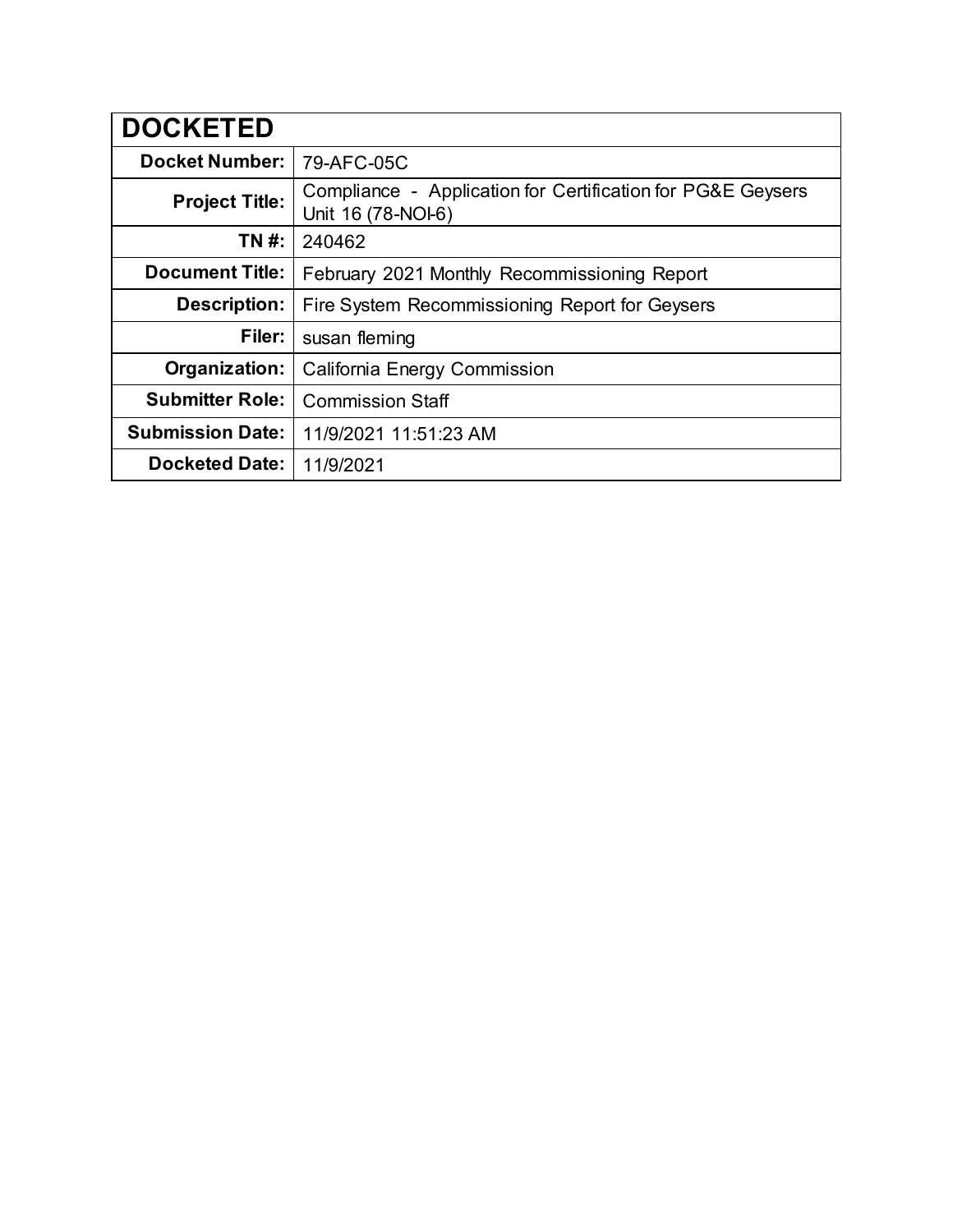

March 10, 2021

#### *Submitted Via E-Mail*

Eric Veerkamp Compliance Project Manager Siting, Transmission and Environmental Protection (STEP) Division California Energy Commission 1516 Ninth Street, MS-2000 Sacramento, CA 95814 E-Mail: [Eric.Veerkamp@energy.ca.gov](mailto:Eric.Veerkamp@energy.ca.gov) 

**RE: February 2021 Monthly Recommissioning Report for Geysers Power Company, LLC plants: Geysers Unit 3, Sonoma (80-AFC-01C); Geysers Unit 16, Quicksilver (79-AFC-05C); Geysers Unit 17, Lake View (79-AFC-01C); Geysers Unit 18, Socrates (79-AFC-03C); Geysers Unit 19, Calistoga (81-AFC-01C); and Geysers Unit 20, Grant (82-AFC-01C)** 

Dear Mr. Veerkamp:

Consistent with COM-4, and as part of Geysers Power Company's ("GPC") ongoing efforts to keep the Energy Commission informed of fire system recommissioning at the Geysers, GPC is providing the enclosed report summarizing the February 2021 recommissioning activities at the above listed six geothermal power plants. This monthly report covers recommissioning activities during the February 1-28, 2021 period and provides recommissioning schedule updates. The monthly report is comprised of the body of the report and two confidential appendices.

Please let us know if you have any questions regarding this report.

Sincerely,

 $\sqrt{s/}$ 

Chase K. Maxwell E-Mail: [ckm@eslawfirm.com](mailto:ckm@eslawfirm.com)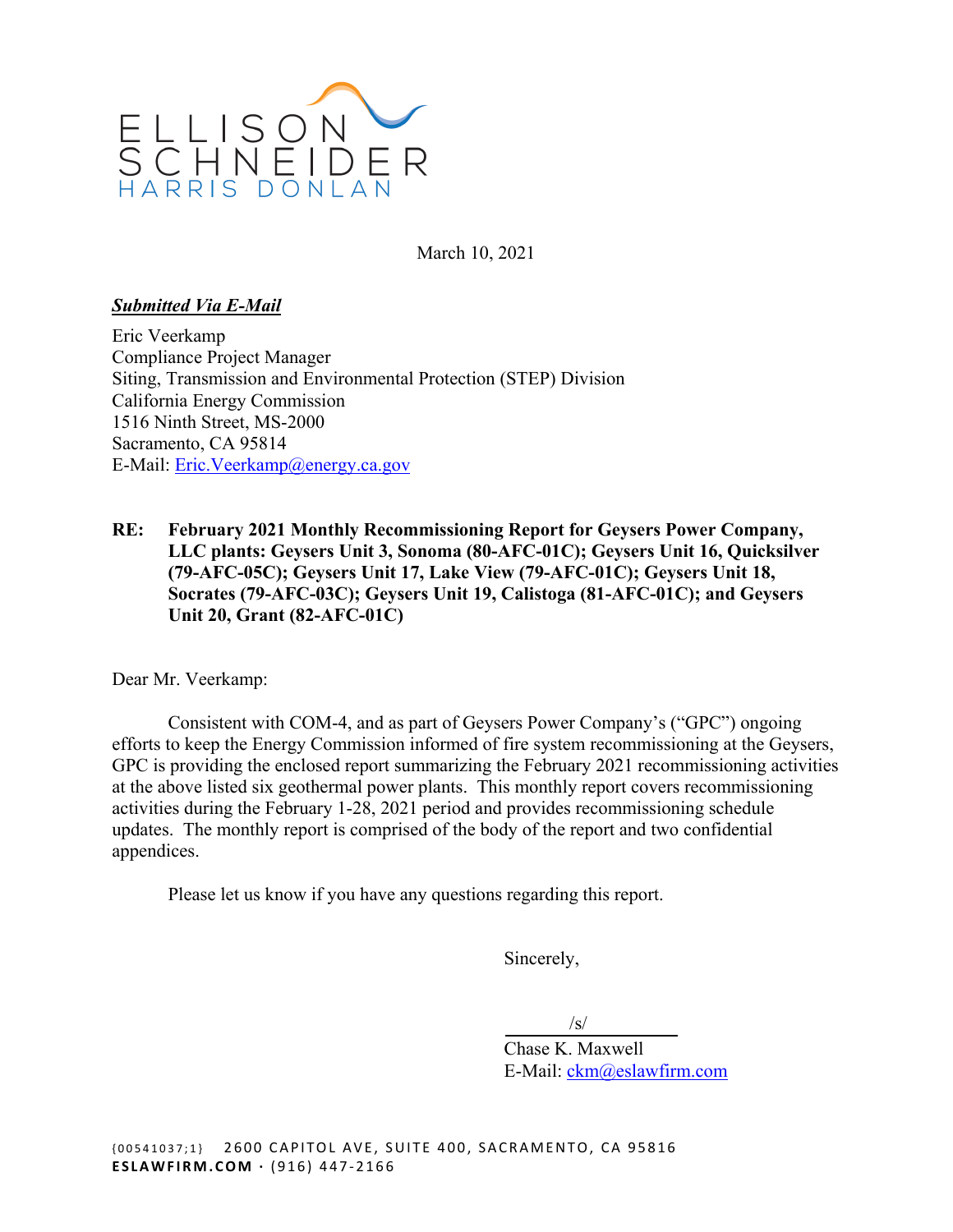# **Geysers Power Company, LLC**

**Unit 3 (80-AFC-01C) Unit 18 (79-AFC-03C) Unit 16 (79-AFC-05C) Unit 19 (81-AFC-01C) Unit 17 (79-AFC-01C) Unit 20 (82-AFC-01C)** 

### **Recommissioning Activity Report for February 2021 And Confidential Appendices**

#### **Submitted March 10, 2021**

Pursuant to COM-4, and as part of Geysers Power Company's ("GPC") ongoing efforts to keep the Energy Commission informed of fire system recommissioning at the Geysers, GPC is providing this report summarizing the recommissioning activities at Sonoma (Unit 3), Quicksilver (Unit 16), Lakeview (Unit 17), Socrates (Unit 18), Calistoga (Unit 19), and Grant (Unit 20), collectively referred to herein as "the Geysers." This report covers recommissioning activities during February 2021 (February 1-28, 2021) and provides recommissioning schedule updates.

#### **1. Fire Protection Project Status**

The Fire Protection Recommissioning project at the Geysers continued in the month of February. The gland seal steam piping installation was completed for units 18 and 20. The alarm inspections for all the units were also completed. Updated drawings were submitted including the hydraulic calculations for Units 16, 18, 20, 17 and 19. In addition, the updated BOD was submitted for Unit 16 and the BOD for Unit 3 will be submitted the third week of March. While implementation of some of the projects slowed due to delays in personnel availability resulting from COVID and the imposition of pandemic restrictions, recommissioning activities continue to progress.

#### **Items Completed During the Month**

Items completed in January are discussed in this section, below. Ongoing Maintenance and Construction Activities are discussed in Confidential Appendix A.

Unit 3

• Q1 Alarm Inspections

#### Unit 16

• O1 Alarm Inspections

#### Unit 17

• Q1 Alarm Inspections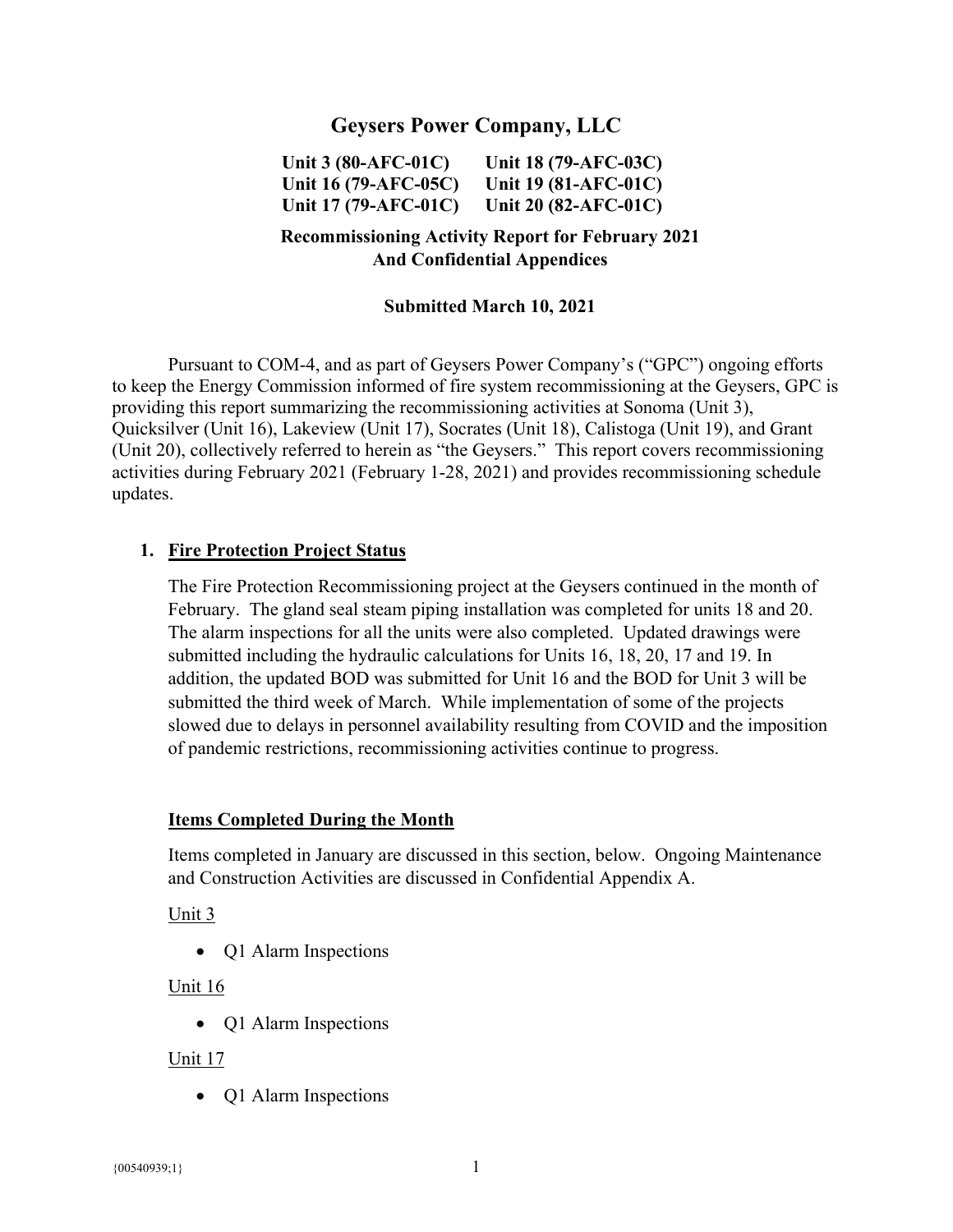Unit 18

• Q1 Alarm Inspections

### Unit 19

• Q1 Alarm Inspections

## Unit 20

• Q1 Alarm Inspections

## **2. Schedule of Items to be Completed**

A schedule with items to be completed and the timing is set forth in Confidential Appendix B.

## **3. Construction Submittals Pending Approval**

A schedule for the construction submittals pending approval is set forth in Confidential Appendix B.

#### **4. Listing of Complaints, Notices of Violations, Official Warnings and Citations**

No complaints, notices of violation, official warnings or citations were received during the reporting period.

# **Each Report 5. Documents Required by Specific Conditions (If Any) to be Submitted Along With**

No documents were required to be submitted with this recommissioning report.

#### **6. List of Conditions/LORS That Have Been Satisfied During the Reporting Period**

ITM inspections were completed this month.

# **7. Listing of the Month's Additions to the On-site Compliance File**

There was one addition to the on-site compliance file: Basis of Design Document for Unit 16.

Items currently in the Compliance File: